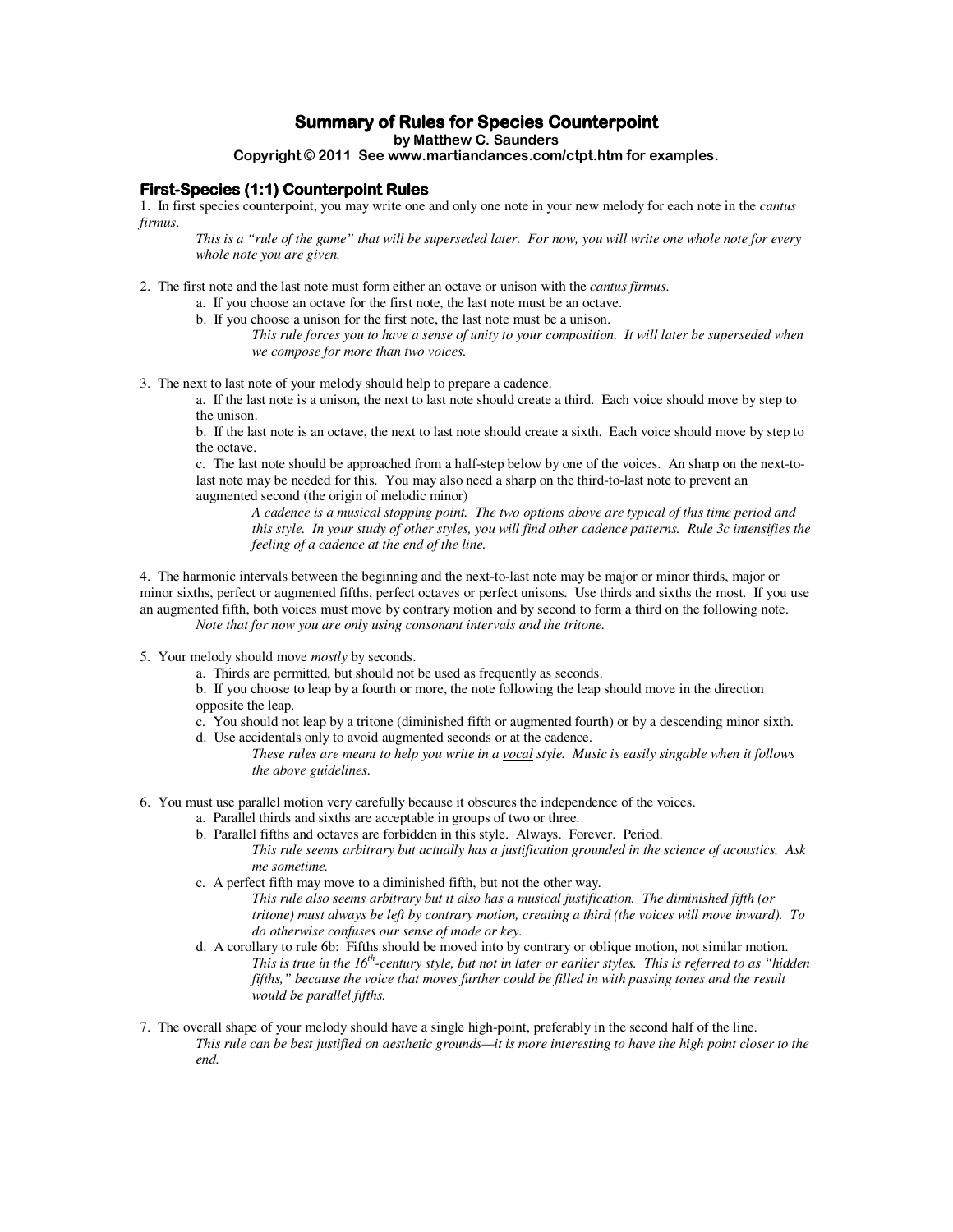### **Second-Species (2:1) Counterpoint Rules**

- 1. In second species counterpoint, you will write two notes for every note in the *cantus firmus*, except for the last note. *You will be writing mostly half-notes in second species.*
- 2. The first note and the last note must form either an octave or unison with the *cantus firmus*.
	- a. If you choose an octave for the first note, the last note must be an octave.
	- b. If you choose a unison for the first note, the last note must be a unison.
- 3. The next to last note of your melody should help to prepare a cadence.
	- a. If the last note is a unison, the next to last note should create a third. Each voice should move by step to the unison.

b. If the last note is an octave, the next to last note should create a sixth. Each voice should move by step to the octave.

c. On the last note should be approached from a half-step below by one of the voices. An accidental may be needed for this.

4. The interval formed between the voices on the downbeat of every measure must be a consonance—unison, third, fifth, sixth or octave.

*Downbeats must be consonances in second-species.* 

5. The interval formed between the voices on the second beat of every measure may be either a consonance or a dissonance.

a. If the interval is a consonance, be careful not to write parallel fifths or octaves between the second beat of the measure and the downbeat of the next measure or between consecutive downbeats.

b. If the interval is a dissonance, it must be either a passing tone or a neighbor tone and must resolve correctly in the next measure.

*This is the new part for second-species counterpoint.* 

- 6. Your melody should move *mostly* by seconds.
	- a. Thirds are permitted, but should not be used as frequently as seconds.

b. If you choose to leap by a fourth or more, the note following the leap should move in the direction opposite the leap.

- c. You should not leap by a tritone (diminished fifth or augmented fourth) or by a descending minor sixth.
- d. Use accidentals only to avoid augmented seconds or at the cadence.
- e. All dissonances must be approached and left by step, never by skip or leap.
- 7. You must use parallel motion very carefully because it obscures the independence of the voices.
	- a. Parallel thirds and sixths are acceptable in groups of two or three.
	- b. Parallel fifths and octaves are forbidden in this style. Always. Forever. Period.
	- *Parallel fifths or octaves can be between downbeats or between an upbeat and a downbeat.*  c. A perfect fifth may move to a diminished fifth, but not the other way.
	- d. A corollary to rule 7b: Fifths should be moved into by contrary or oblique motion, not similar motion.
- 8. Repetition between notes in your new line is not permitted.

*Repetition was acceptable in first-species, but in second species, it too closely resembles a type of embellishment that comes later, the suspension, which has very specific rules of its own.* 

9. The overall shape of your melody should have a single high-point, preferably in the second half of the line.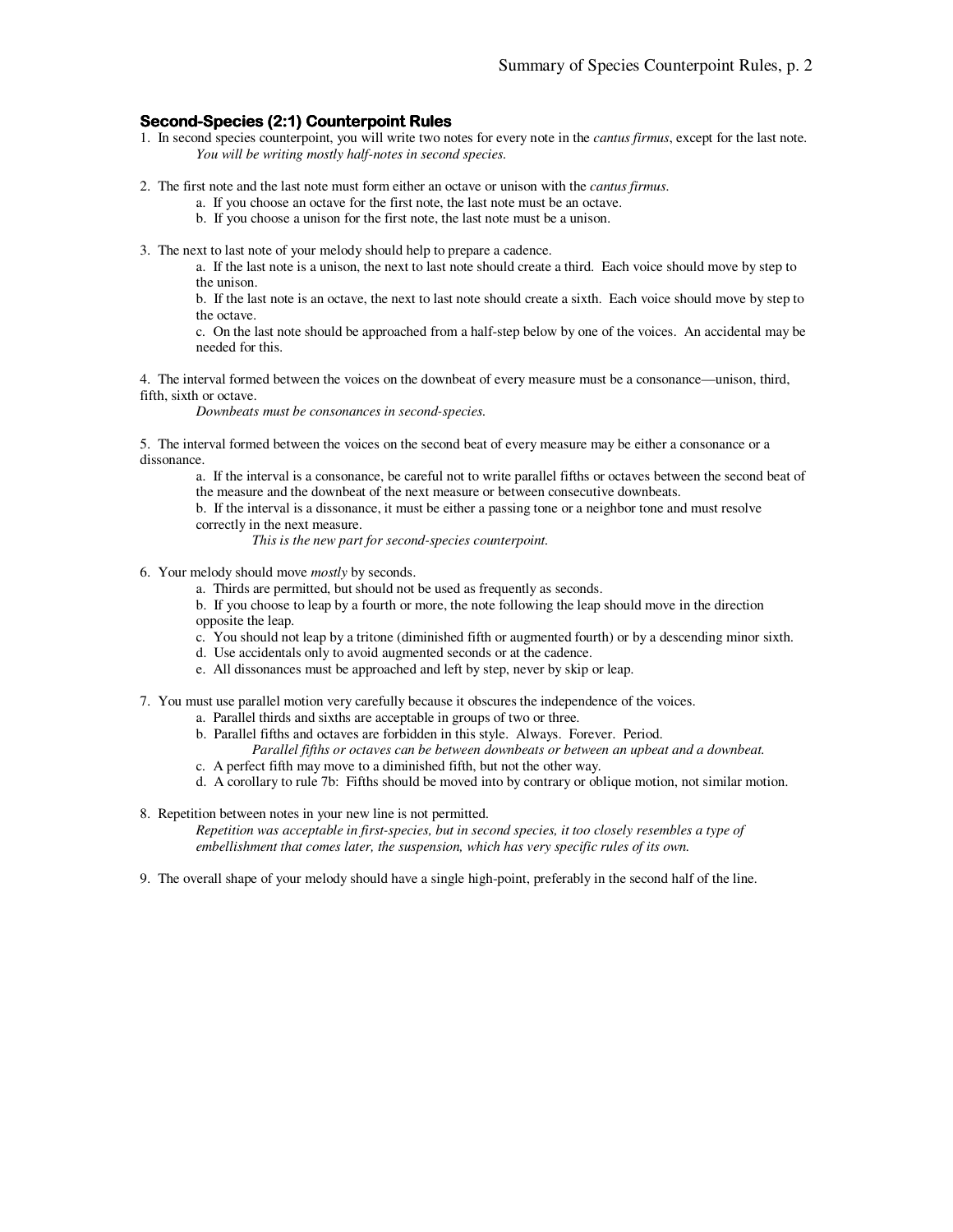## **Third-Species (4:1) Counterpoint Rules**

- 1. In third-species counterpoint, you will write four notes for every note in the *cantus firmus*, except for last note. *You will be writing mostly quarter-notes in third-species. Most authors of books on counterpoint apply the rules from third-species writing to situations where there are three notes in the new melody for every note in the cantus as well.*
- 2. The first note and the last note must form either an octave or unison with the *cantus firmus* 
	- a. If you choose an octave for the first note, the last note must be an octave.
	- b. If you choose a unison for the first note, the last note must be a unison.
- 3. The next to last note of your melody should help to prepare a cadence.

a. If the last note is a unison, the next to last note should create a third. Each voice should move by step to the unison.

b. If the last note is an octave, the next to last note should create a sixth. Each voice should move by step to the octave.

c. The last note should be approached from a half-step below by one of the voices. An accidental may be needed for this.

4. The interval formed between the voices on the downbeat of every measure must be a consonance—unison, third, fifth, sixth or octave.

5. The interval formed between the voices on the second beat of every measure may be either a consonance or a dissonance.

a. If the interval is a consonance, be careful not to write parallel fifths or octaves between the second beat of the measure and the downbeat of the next measure.

b. If the interval is a dissonance, it must be either a passing tone or a neighbor tone and must resolve correctly.

6. The interval formed between the voices on the third and fourth beats may be either a consonance or a dissonance, but only one of these notes can create a dissonance with the *cantus firmus*. All dissonances must be correctlyapproached and –resolved passing tones or neighbor tones. Leaps to or from dissonances are note permitted.

*If you write passing tones correctly, this will not be a problem.* 

- 7. *Unchanged:* Your melody should move *mostly* by seconds.
	- a. Thirds are permitted, but should not be used as frequently as seconds.

b. If you choose to leap by a fourth or more, the note following the leap should move in the direction opposite the leap.

- c. You should not leap by a tritone (diminished fifth or augmented fourth) or by a descending minor sixth.
- d. Use accidentals only to avoid augmented seconds or at the cadence.
- e. All dissonances must be approached and left by step, never by skip or leap.
- 8. *Expanded:* You must use parallel motion very carefully because it obscures the independence of the voices.
	- a. Parallel thirds and sixths are acceptable in groups of two or three.
	- b. Parallel fifths and octaves are forbidden in this style. Always. Forever. Period.
	- c. A perfect fifth may move to a diminished fifth, but not the other way.
	- d. A corollary to rule 7b: Fifths should be moved into by contrary or oblique motion, not similar motion.
	- e. There are three ways to write parallel motion in third species:
		- 1. Between downbeats
		- 2. Between the third note of a measure and the following downbeat
		- 3. Between the fourth note of a measure and the following downbeat
- 9. Repetition between notes in your new line is not permitted.

10. The overall shape of your melody should have a single high-point, preferably in the second half of the line.